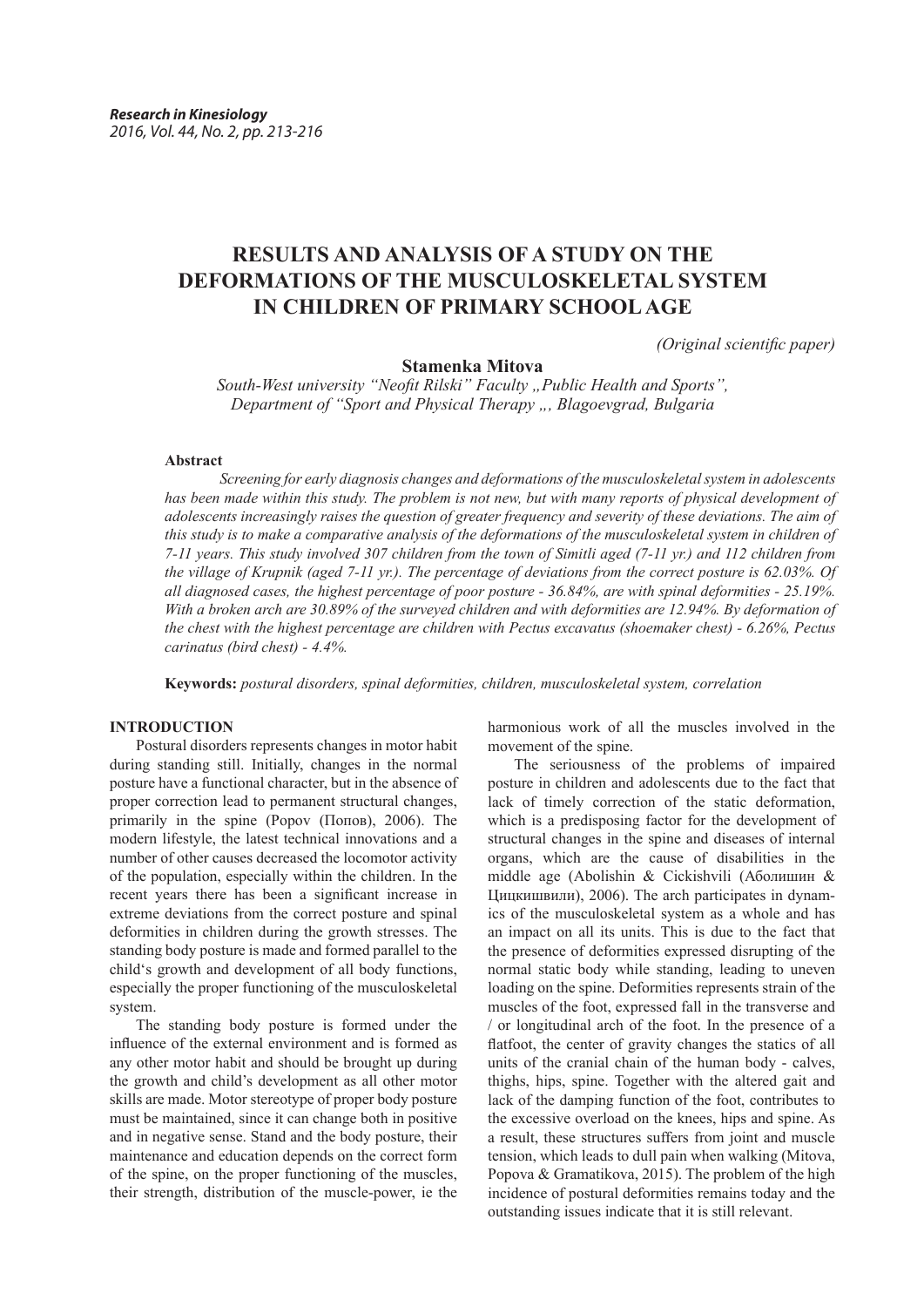#### **METHODS**

The aim of this study is to make a comparative analysis of the deformations of the musculoskeletal system in children of 7-11 years. A screening for early diagnosis changes and deformations of the musculoskeletal system in children from 7- 11 years of Simitli and the village of Krupnik was realized. This study involved 307 children from the town of Simitli aged (7- 11 yr.) and 112 children from the village of Krupnik, after signing the written consent. To establish the existence of postural distortions we applied the following methods: (history; somatoscopy (visual); palpation, functional tests - screening of the level of postural disorder; plantography - determining the extent of the changes in the feet).

This study involved a total of  $n = 419$  children aged 7 to 11 years. From the town of Simitli were examined  $n = 307$  children of which  $n = 151$  girls and  $n = 156$ boys. From the village of Krupnik  $n = 112$  children of which  $n = 53$  girls and  $n = 59$  boys. The number of children studied was different, depending on the number of children in the school, and depending on how many of the respondents have given the written consent to participate in.

## **RESULTS AND DISCUSSION**

Results of the preventive and diagnostic examination in Simitli covered  $n = 307$  children with a mean  $(\pm SD)$ values of height and weight -  $140 \pm 11$  sm. and  $41 \pm 31$ kg, and Krupnik n = 112 children with a mean  $(\pm SD)$  values of height and weight -  $130 \pm 8.7$  sm. and  $35 \pm 12$ kg. The percentage of children with good body posture of Simitli is 67.44%. The percentage of deviations from the correct body posture is 32.56%. Of these, 23.45% - poor body posture and spinal curvature at 9.11%. The percentage of deviations from the correct body posture for Krupnik is - 29.47 percent, 13.39 percent of them - poor body posture, spinal curvature - 16.08%, and with good body posture are 70.53%. The prevalence of postural disorders by age and sex is presented in Table 1.

Of the children studied in the town of Simitli,  $n =$ 307 found with poor body posture are: girls - 12.05% and boys - 11.4%. At 5.53% of the girls were found spinal curvature and 3.58% for boys. Of the children studied in the village of Krupnik  $n = 112$ , recorded poor postures are: girls - and boys 5.36% - 8.03%. At 9.82% of the girls were found spinal curvature and 6.26% for boys.

| Table 1. Prevalence of postural disorders by age and sex of the children studied |  |  |  |  |  |  |
|----------------------------------------------------------------------------------|--|--|--|--|--|--|
|                                                                                  |  |  |  |  |  |  |

|                  | <b>Sex</b> |         | Spinal deformities % | Improper posture % |         |  |
|------------------|------------|---------|----------------------|--------------------|---------|--|
| Ages             |            | Simitli | Krupnik              | Simitli            | Krupnik |  |
|                  | F          |         | 1.79                 | 3.58               | 1.79    |  |
| 7 age            | М          | 0.65    | 1.79                 | 2.28               | 3.57    |  |
|                  | F          | 0.65    | 2.68                 | 0.98               | 0.89    |  |
| 8 age            | М          | 0.33    | 1.79                 | 3.91               | 0.89    |  |
|                  | F          | 1.95    | 0.89                 | 2.93               | 0.89    |  |
| 9 age            | М          | 1.30    | 0.89                 | 2.61               | 1.79    |  |
|                  | F          | 1.63    | 0.89                 | 3.26               | 1.79    |  |
| $10 \text{ age}$ | М          | 1.30    | 1.79                 | 0.65               | 0.89    |  |
|                  | F          | 1.30    | 3.57                 | 1.30               |         |  |
| 11 age           | М          |         |                      | 1.95               | 0.89    |  |
| Total %          |            | 9.11    | 16.08                | 23.45              | 13.39   |  |

*Table 2. Distribution of deformities according to age and sex*

| Ages    | Sex | Fallen vault % |                          | Flat foot $\%$ | Total % |       |
|---------|-----|----------------|--------------------------|----------------|---------|-------|
|         |     | Simitli        | Krupnik                  | Simitli        | Krupnik |       |
| 6 age   | F   | 2.61           | -                        | 0.98           |         | 3.59  |
|         | М   | 3.58           | 0.89                     | 0.98           | 2.68    | 8.13  |
|         | F   | 0.65           | 0.89                     | 0.33           |         | 1.87  |
| 7 age   | М   | 1.63           | 3.57                     | 1.63           | 0.89    | 7.72  |
|         | F   | 2.61           |                          |                |         | 2.61  |
| 8 age   | M   | 1.95           | 5.36                     | 1.79           | 1.79    | 10.89 |
|         | F   | 0.65           | 0.89                     |                |         | 1.54  |
| 9 age   | M   | 0.65           | 1.79                     | 0.98           | 0.89    | 4.31  |
|         | F   | 0.98           | 0.89                     | -              |         | 1.87  |
| 11 age  | M   | 1.30           | $\overline{\phantom{0}}$ |                |         | 1.30  |
| Total % |     | 16.61          | 14.28                    | 6.69           | 6.25    | 43.83 |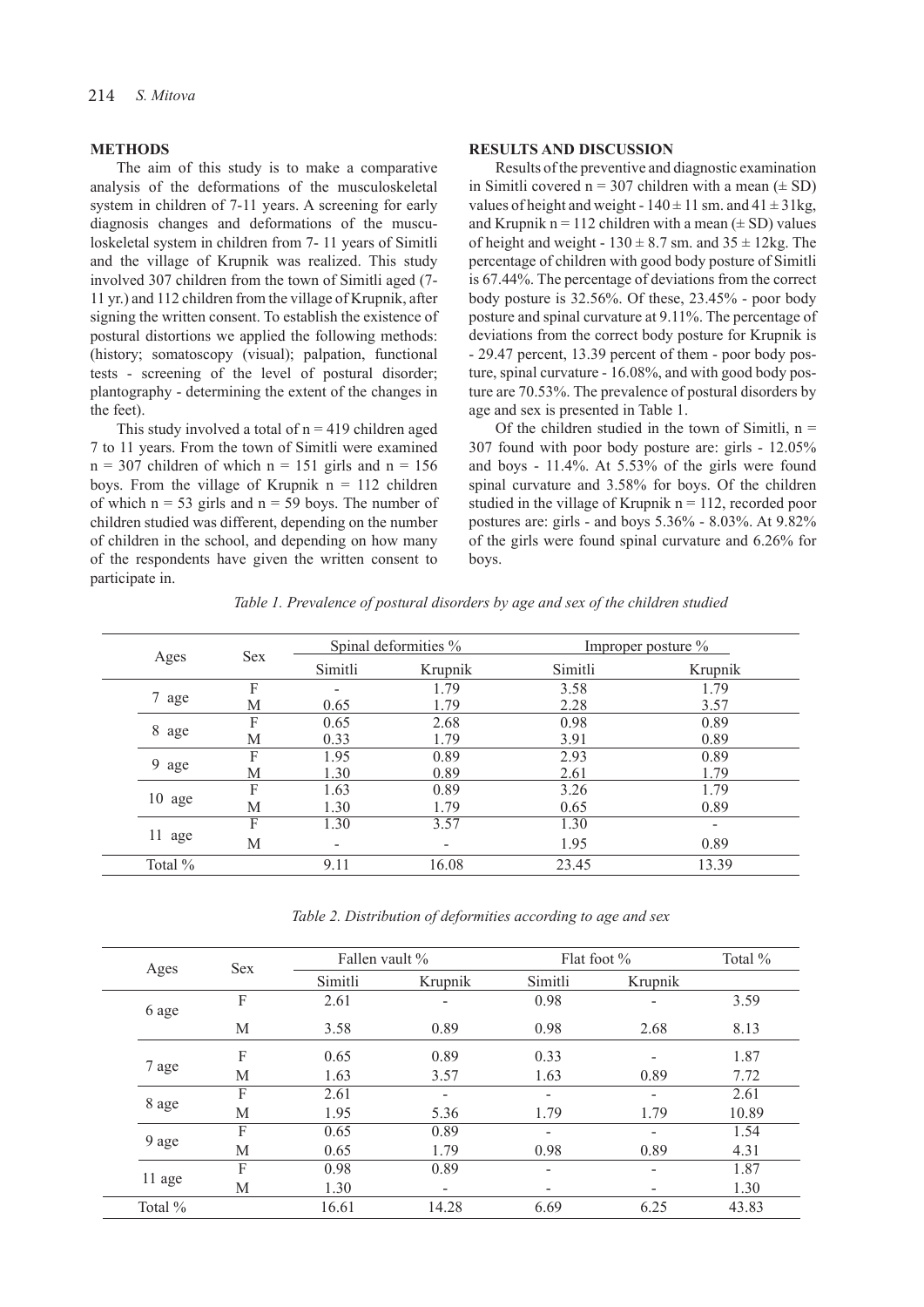|            |            | Simitli          |                  | Krupnik          |                  |  |  |
|------------|------------|------------------|------------------|------------------|------------------|--|--|
| Age        | <b>Sex</b> | Pectus excavatus | Pectus carinatus | Pectus excavatus | Pectus carinatus |  |  |
| 7 age<br>F |            |                  |                  |                  |                  |  |  |
|            | М          | 0.65             |                  |                  |                  |  |  |
|            |            |                  |                  |                  |                  |  |  |
| 8 age<br>M |            | 0.65             | 0.65             | 0.89             | 0.89             |  |  |
|            |            | Ξ.               |                  |                  |                  |  |  |
| $9$ age    | М          | 0.65             | 0.98             | 0.89             |                  |  |  |
| $10$ age   | F          |                  | 0.33             |                  | 0.89             |  |  |
|            | М          | 0.98             | 0.65             |                  |                  |  |  |
| $\Pi$ age  |            | -                |                  |                  |                  |  |  |
|            | М          | 0.65             |                  | 0.89             |                  |  |  |
| Total      |            | 3.58             | 2.61             | 2.68             | 1.79             |  |  |

*Table 3. Distribution of strained chest by age and sex*

Of the children studied in the town of Simitli  $n =$ 307 diagnosed with fallen vault are: girls - boys and 7.5% - 9.11%. At 1.31% of the girls was found a flatfoot, and 5.38% for boys. Of the children studied in the village of Krupnik  $n = 112$ , diagnosed a fallen vault are: girls - and boys 2.67% - 11.61%. At 0% of girls was found a flatfoot, and 6.25% for boys. Proliferation of deformities according to the age and sex is presented in Table 2.

By deformation of the chest with the highest percentage are children with Pectus excavatus (shoemaker chest) total - 6.26% of them - 3.58% of Simitli in the village of Krupnik - 2.68%. With rectus carinatus (bird chest) are generally 4.4% to Simitli - 2.61% for the village of Krupnik - 1.79%. Distribution of the chest deformations according to age and sex is presented in Table 3.

Correlation analysis between the spine curvatures and deformities in the respondents: Correlation analysis was performed on a sample of 20 persons. Were studied 307 children from the town of Simitli aged (7-11 yr.). A modest correlation between the spinal deformities and the flat feet (Figure №1.) during the studied children from the town of Simitli with a correlation coefficient of Spearman  $r = -0.39$  and 95% confidence interval  $(0.7146)$ t).

Correlation analysis was performed on a sample of 20 persons. Studied 112 children from the village of Krupnik (aged 7-11 yr.). Found a significant correlation between the spinal deformities and flat feet (Figure 2.) in the studied children from the village of Krupnik with a correlation coefficient of Spearman  $r = -0.55$  and 95%



*deformities in respondents from Simitli*

and confidence interval (-0.8017 to -0.1236).

To test differences between the spinal deformities (Figure 3.), and the differences between deformities (Figure №4.), respondents from Simitli and



*deformities in respondents of Krupnik*



*Figure 3. Evaluation of the differences in spinal curvature of respondents from Simitli and Krupnik with Mann Whitney test; no statistically significant difference (P = 0.095)*



*Figure 4. Evaluation of differences in deformities of respondents from Simitli and Krupnik with Mann Whitney test; no statistically significant difference (P = 0.083)*